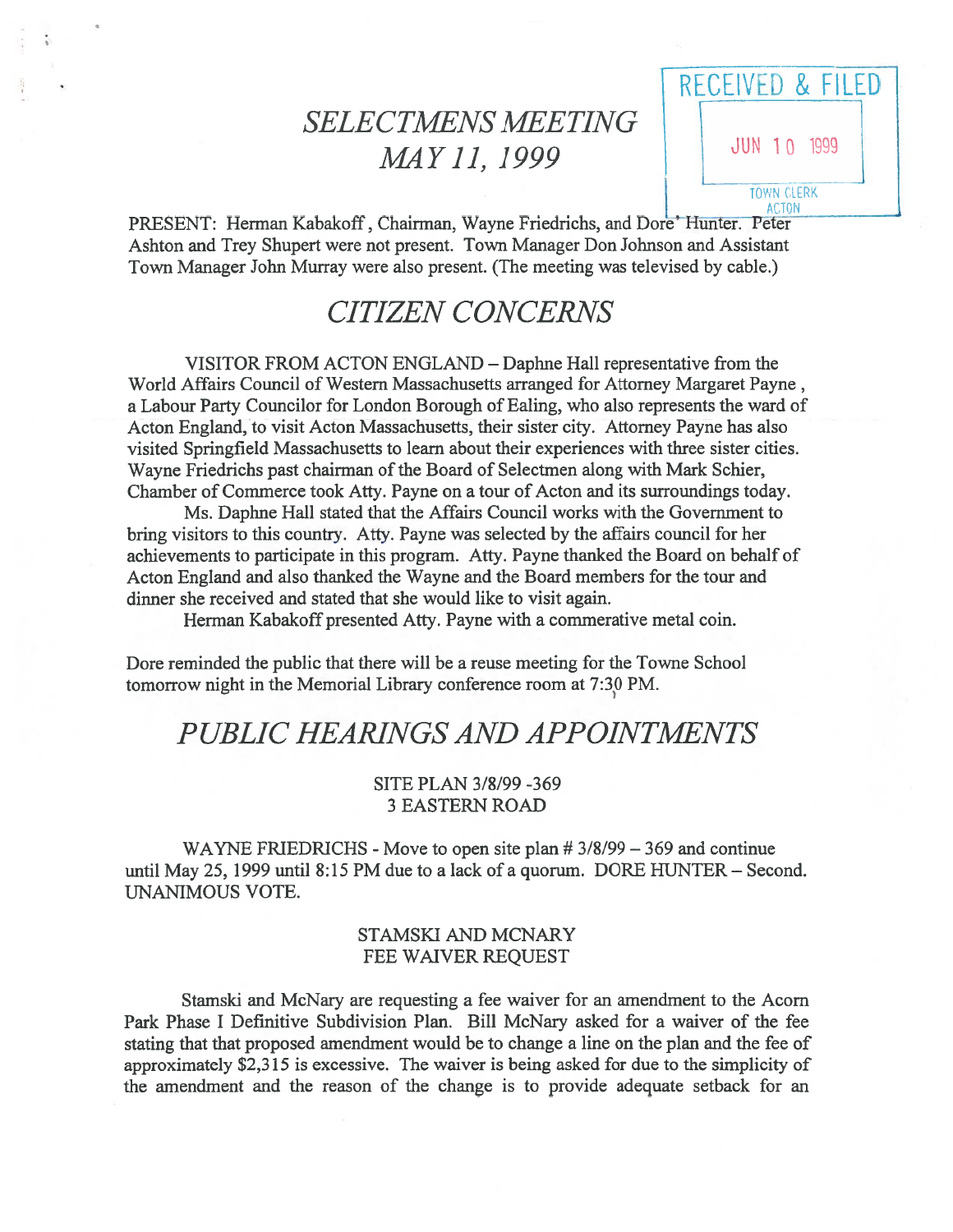existing deck located in Acorn Park. DORE' HUNTER — Move to reduce the fee by \$1,000. WAYNE FRIEDRICHS - Second. UNANIMOUS VOTE.

## **MAISON MAISON** 5 STRAWBERRY HILL ROAD COMMON VICTUALLER LICENSE

Steve Ravinski, Manager of Maison Maison, is seeking <sup>a</sup> common victualler license for 5 Strawberry Hill Road. Mr. Ravinski is in the process of purchasing Chez Claude restaurant. Mr. Ravinski stated that he has been looking for <sup>a</sup> restaurant for the last year and one half. Mr. Ravinski stated that the name Maison Maison was decided in order to give the customers <sup>a</sup> relaxed feeling regarding the atmosphere. DORE' HUNTER - Move to grant Common Victualler License to Maison Maison, 5 Strawberry Hill Road. WAYNE FRIEDRICHS - Second. UNANIMOUS VOTE.

### **MAISON MAISON** 5 STRAWBERRY HILL ROAD TRANSFER LIQUOR LICENSE

Steve Ravinski was presen<sup>t</sup> to discuss his reques<sup>t</sup> for <sup>a</sup> liquor license. Mr. Ravinski stated that <sup>a</sup> liquor license is <sup>a</sup> privilege and he will take that privilege seriously and alcohol will only be served to supplement <sup>a</sup> dinner. Dore stated that the liquor policy is the best he has seen in years and also stated that the Board takes violations seriously by conducting our own hearings. DORE' HUNTER - Move to grant an All Alcoholic Liquor License as <sup>a</sup> Common Victualler License to Maison Maison, 5 Strawberry Hill Road. WAYNE FRIEDRICHS - Second. UNANIMOUS VOTE.

## WALTER FOSTER PLANNING BOARD INTERVIEW FULL MEMBER

The Board thanked Mr. Foster for applying for this position. Herman asked Mr. Foster why he has volunteered. Mr. Foster indicated that he has lived in Acton for 5 years and has always volunteered in other communities that he has lived in. Mr. Kabakoff asked Mr. Foster if he has attended any Planning Board meetings. Mr. Foster indicated that he had been to two. Mr. Foster also indicated that he has read the last two years of the Planning Board minutes and has looked at the Zoning Bylaws. Mr. Foster indicated that he has dealt with all issues of discrimination in his career as an Attorney. Dore' asked Mr. Foster his views on sidewalks. Mr. Foster indicated that he likes and feels we need more sidewalks. Dore' gave Mr. Foster an overview of the need for sidewalks. Wayne asked Mr. Foster if he has read the Master Plan. Mr. Foster indicated that he has read the summary Master Plan and has looked at the Master Plan. WAYNE FRIEDRICHS – Move to appoint Walter Foster as a full member of the Planning Board to fill the uncompleted term of Trey Shupert to expire on June 30, 2000. DORE HUNTER — Second. The Board discussed appointing Mr. Foster for the full five years, however, it was stated that they would like to keep the members terms staggered and they

Board of Selectmen minutes 2 May 11, 1999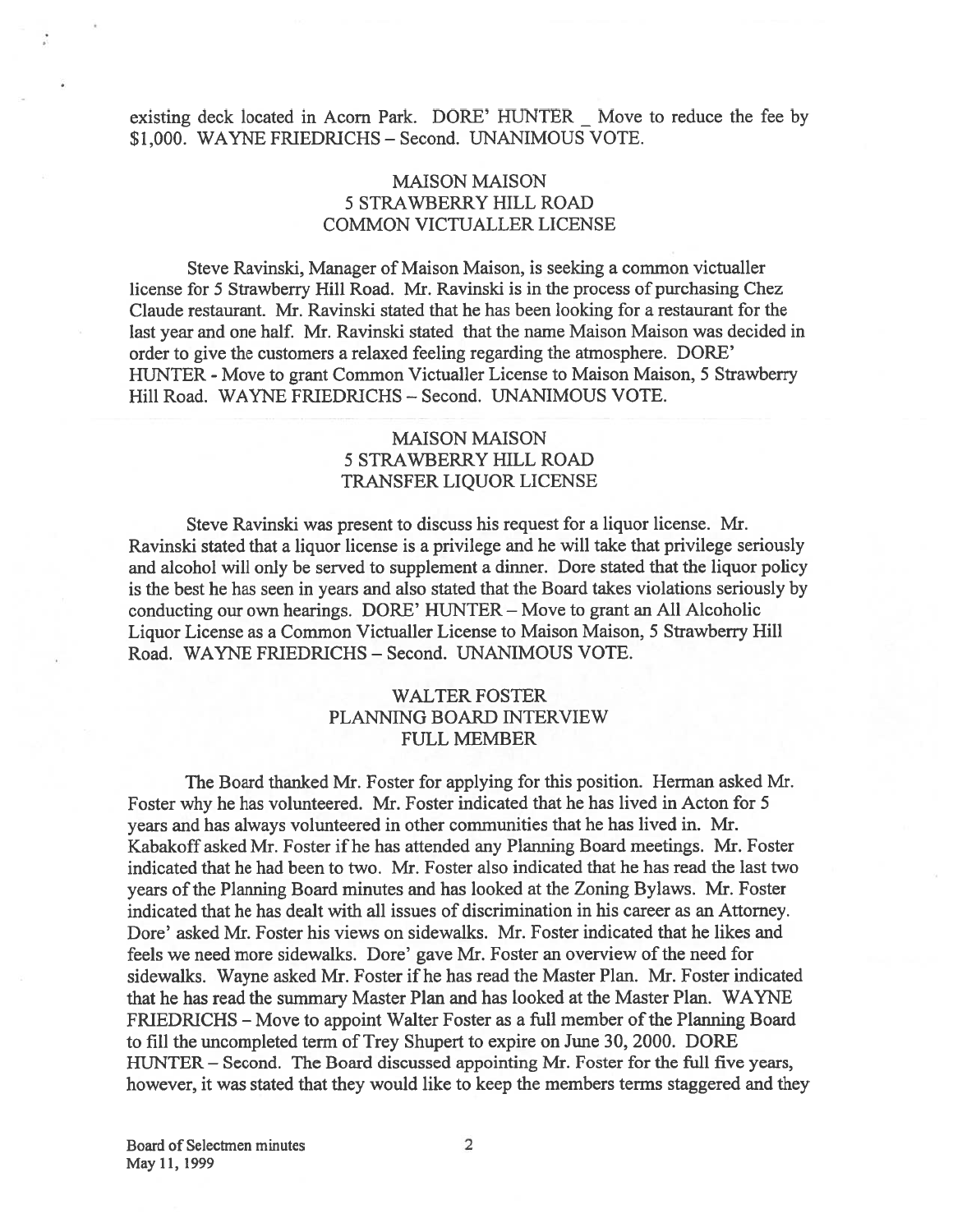would re-appoint Mr. Foster to <sup>a</sup> five year term when he completes the unexpired term. UNANIMOUS VOTE.

## THOMAS CATES PLANNING BOARD INTERVIEW FULL MEMBER

Mr. Cates has asked for his interview to be rescheduled since he is unable to make it tonight. Staff will reschedule this interview.

## SELECTMEN'S BUSINESS

#### TOWN CLERK REAPPOINTMENT

WAYNE FRIEDRICHS - Move to reappoint Catherine Belbin as the Town Clerk with <sup>a</sup> term to run from April 1, 1999 until April 1, 2002. DORE' HUNTER - Second. UNANIMOUS VOTE.

#### LOGO FOR NARA

Staff conducted <sup>a</sup> contest for <sup>a</sup> logo and <sup>a</sup> name for the North Acton Recreation Area. The propose<sup>d</sup> logo and name are before the Board tonight. Wayne stated that there were many entries and there was much discussion on the submittals. The Recreation Committee has recommended the submittal before the Board tonight. The two choices are NARA or NARA park. WAYNE FRIEDRICHS — Move to recommend that the name be NARA Park and the proposed logo be accepted. DORE' HUNTER — Second. UANIMOUS VOTE.

### BOY SCOUT EAGLE COURT GEOFFREY MURRAY

Herman Kabakoff to represent the Board

#### SPECIAL OLYMPICS RECYCLING PROGRAM

There is <sup>a</sup> reques<sup>t</sup> from the Special Olympics asking for donated cars for <sup>a</sup> recycling program they are doing as par<sup>t</sup> of <sup>a</sup> fundraiser. The Special Olympics are seeking the Boards endorsement of the program and also permission to hang posters and to insert <sup>a</sup> brochure in the tax bills. It was stated that we can not allow <sup>a</sup> brochure to be <sup>p</sup>laced in the tax bills. Dore' stated that he is concerned with the many other charitable organizations that use the recycle car program and suggested that we allow the Special Olympics to <sup>p</sup>lace <sup>a</sup> poster on the bulletin board.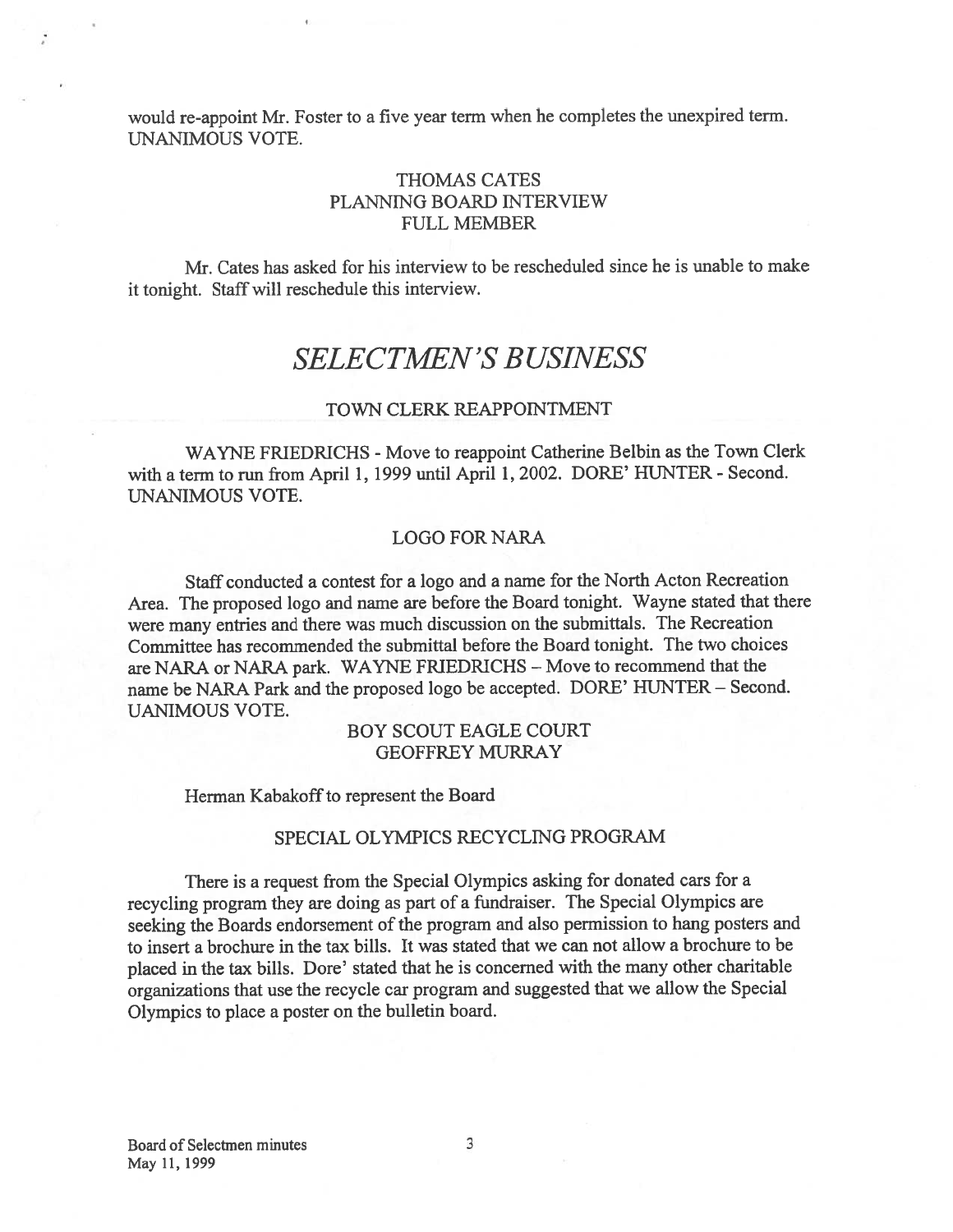#### GOALS AND OBJECTIVES

Herman briefly outlined the upcoming goals and objectives of the Board. Herman asked if other Board members had other items that they would like to discuss during the coming year. Herman suggested we postpone this agenda item due to the lack of Board members presen<sup>t</sup> tonight. Dore' suggested that the goals and objectives be included on the Selectmen's agendas at the end in reduced font.

#### BOARD COMMITTEE ASSIGNMENTS

Dore' stated that these assignments are fine with him, however, it was decided to reschedule this item when more members are present.

#### SUMMER MEETING SCHEDULE

Herman discussed the proposed summer meeting schedule. Dore' discussed adding an additional meeting on August 31, 1999 if needed.

#### OTHER

SCHOOL BUILDING COMMITTEE - Dore' updated the Board on the progress of the School Building Committee. Dore' stated that there was discussion regarding the funding for the demolition of the Towne School. Herman stated that there are shortfalls in both school projects to the tune of <sup>2</sup> million dollars. Dore indicated that these shortfalls have been done on outdated schematics and that better numbers will be indicated at that time. Herman stated that the Town Manager should be commended on the outstanding job that he did on the OMR contract. Don questioned the transfer needed for Blanchard deed. Dore indicated that he hoped the deed would be ready when the school needed it. Don stated that we will see what we can do to have the deed in hand on May 25<sup>th</sup>

SEWER ACTION COMMITTEE -Dore also indicated that the Sewer Action Committee is meeting on May  $19<sup>th</sup>$  the day after the override election and anticipated that they will be asking the state for more time.

RED CROSS — Herman stated that the Red Cross has asked for host families, translators, food and other items that are needed to help with the crisis in Kosokov.

MASSACHUSETTS CLEAN WATER — Dore stated that when he read this document it was not clear to him that this program would be beneficial to Acton.

MPO VOTE - Herman stated that a representative of the Board will need to be present at the MPO election at the Newton Marriott Hotel on May 26<sup>th</sup> or appoint a designee. It was stated that none of the Board members present tonight could make the meeting and it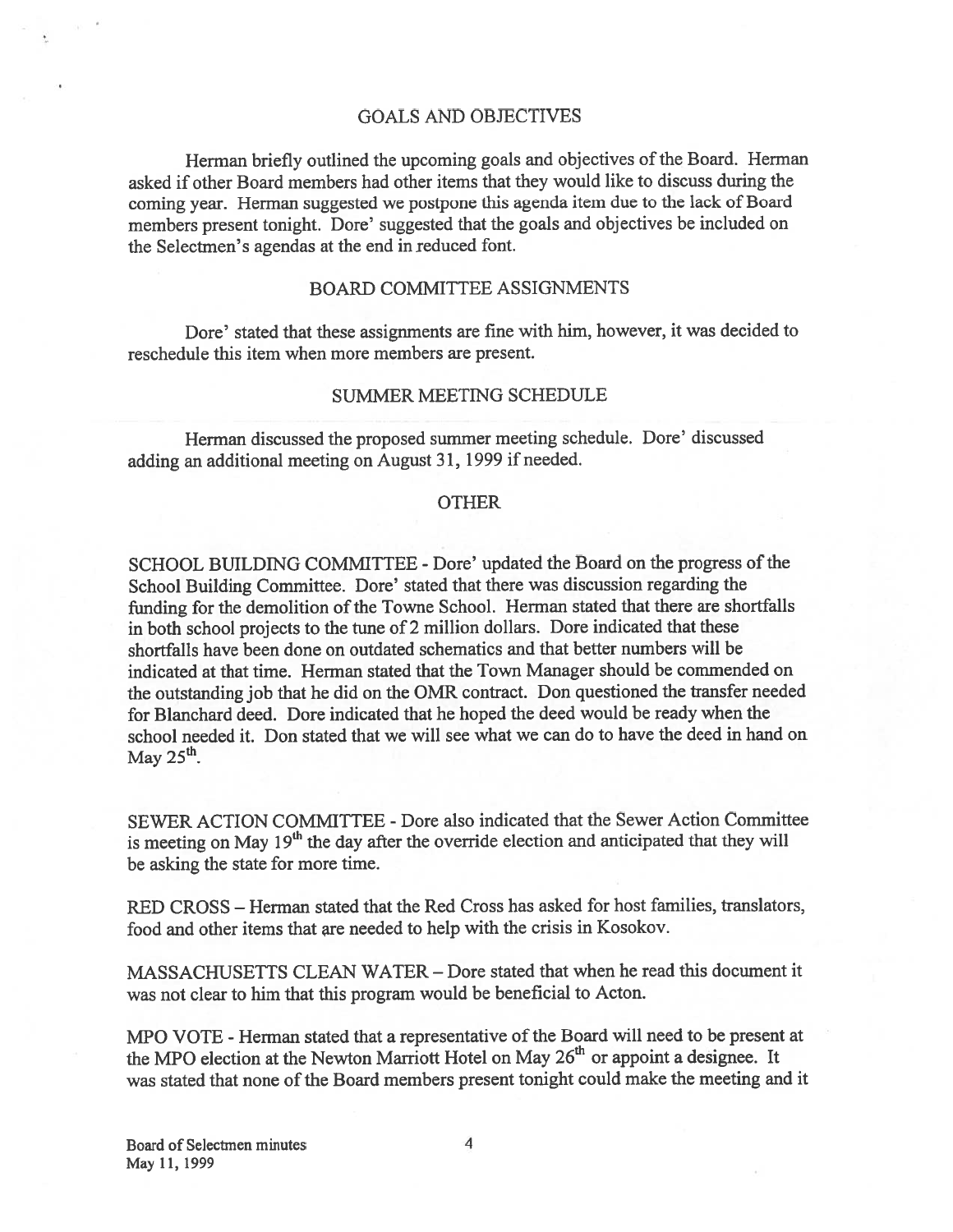was stated that we should look into getting an absentee ballot. Staff will talk to Donna Jacobs regarding this.

MIDDLESEX CONSERVATION COMMISSION — It was stated that <sup>a</sup> conference was held regarding the <sup>p</sup>hosphorus levels in the Assabet River. The Towns presen<sup>t</sup> explained their views on the <sup>p</sup>hosphorus levels in the river. Dore indicated that there will be <sup>a</sup> second meeting on May  $27<sup>th</sup>$ .

MEMORIAL LIBRARY DEDICATION — Don indicated that there will be <sup>a</sup> second dedication at the Memorial Library on Sunday, May 16th at 2:00 PM. Don indicated that the public is invited.

COMMONWEALTH OF MASSACHUSETTS LITERACY PROGRAM -Herman stated that the Massachusetts Literacy Program has no idea of the literacy situation in Acton and the study is very outdated and unbelievable. Dore suggested that we show this to the school and ask for their comments.

MBTA DISTRICT - Herman stated that Acton has been included in the MBTA district which will cost us money out of our budget for next year. Herman suggested that we look at Maynard's and Concord's revenues. Herman asked if the Senate should be sent a letter indicating our displeasure.

## CONSENTAGENDA

DORE' FIUNTER - Move to approve consent calendar as printed. WAYNE FRIEDRICHS - Second. UNANIMOUS VOTE.

## TOWV M4NA GER 'S REPORT

HANSCOM AIRFIELD -John indicated that he was in Washington on behalf of NESWC last week, and listened to the head of the FDA speak about issues at Logan International Airport and mentioned that some traffic could possibly be relocated to Hanscom.

## ICMA AND US AGENCY FOR INTERNATIONAL DEVELOPMENT

John indicated that <sup>a</sup> program developed by the Federal Government seeks to bring US cities and Asia together to share information and questioned whether Acton should be involved in this program. Dore' stated that he was in favor of this program. Herman and Wayne stated that they would not be in favor due to the unknown. John gave a brief overview of the program and stated that it would be an innovative program and will give an overview of potential costs and estimates of staff time. John indicated that he will contact ICMA for more information and presen<sup>t</sup> it at the next Board meeting.